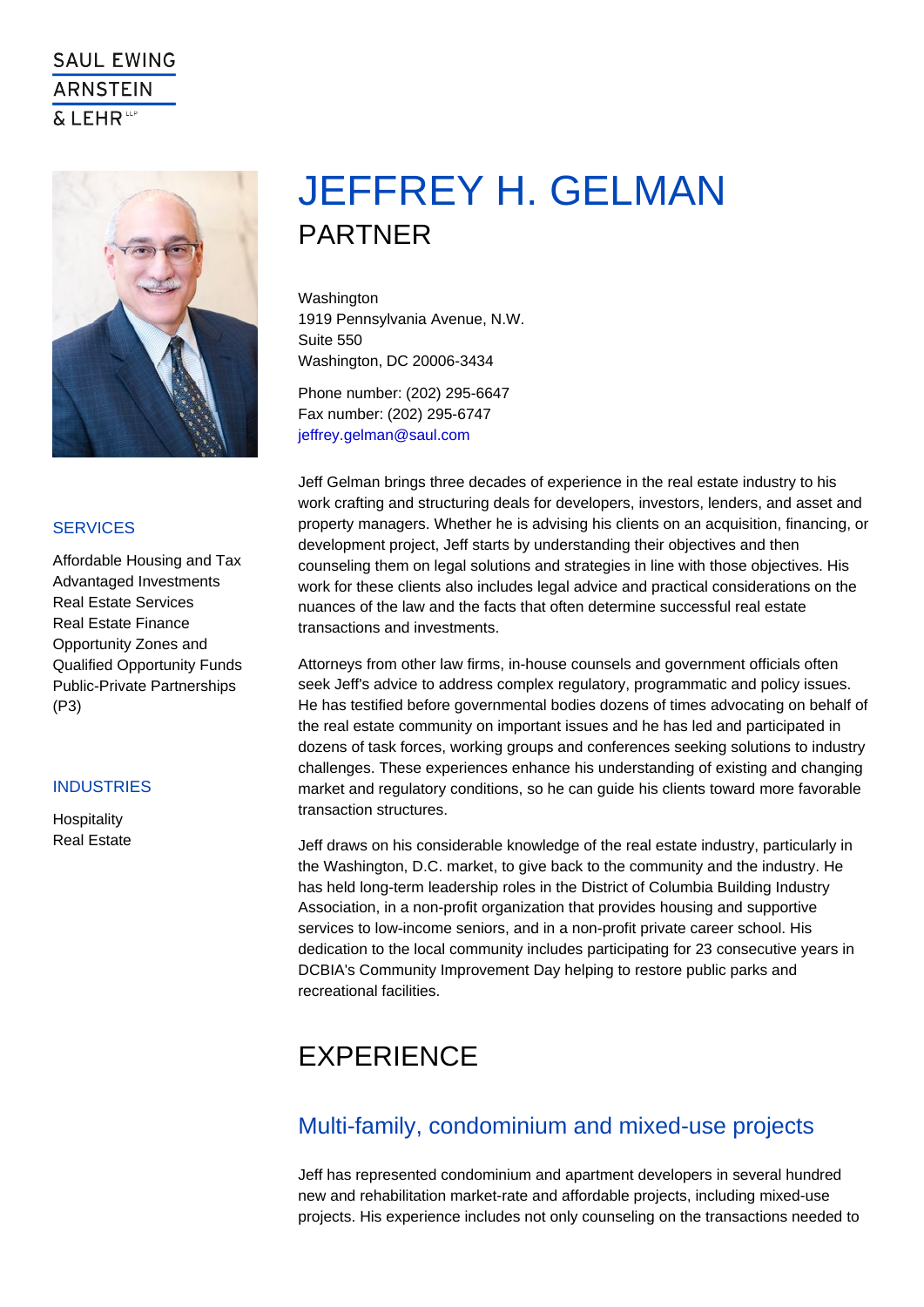launch these projects but also advice on land use regulation, regulatory compliance, affordable housing programs, covenants and restrictions, due diligence, risk mitigation, financings, real property taxation, leasing and management. Select projects include:

- Gallery Place (located over Gallery Place metro center)
- Columbia Residences (former Columbia Women's Hospital)
- City Vista (former DC wax museum)
- CityCenterDC (former convention center site)
- Progression Place (national headquarters of UNCF/located over Shaw-Howard U metro station)
- Georgia Commons (organic grocery store and affordable housing)
- Yale Steam Laundry East and West (condominium and apartments)
- Jefferson at Market Place (formerly Kelsey Gardens)
- The Griffin (former Avenue of the Arts Building in downtown Philadelphia)
- Fenton Street Project (residential and church development, Silver Spring, Maryland)
- Hine School Project near Eastern Market

### Commercial projects

Jeff has represented office, retail and hotel developers in dozens of mixed-use commercial projects. His work on these projects included transactional counseling as well as advice on land use regulation, regulatory compliance and due diligence, risk mitigation and financings.

Select projects include:

- Harbourside (Georgetown office and residential)
- Jenkins Row (retail and residential)
- Washington Hilton/The Hepburn Apartments (hotel and residential)
- Ballpark Square/First (hotel, retail and residential)
- 1430 K, 1510 H and 111 K Streets office condominiums
- Constitution Square (apartments, retail, office, grocery and hotel)
- Bethesda, Maryland Office Building Condominium
- Marriott Marquis Convention Center Hotel (local lender's counsel)

### Real Estate financing

Jeff has closed financings in all 50 states, the District of Columbia and Puerto Rico. Commercial banks, community banks and mortgage companies are among the clients he has represented in these transactions. Lenders and investors from Holland, Germany, Ireland, Switzerland, Canada and the Middle East have sought his counsel.

The types of financing deals he has handled include:

- Conventional construction and permanent financing
- Capital market executions/CMBS transactions
- Multifamily Fannie Mae, Freddie Mac, HUD/FHA, Ginnie Mae and VA programs
- Institutional and private equity investments
- Bond and tax credit financing and other government subsidy programs

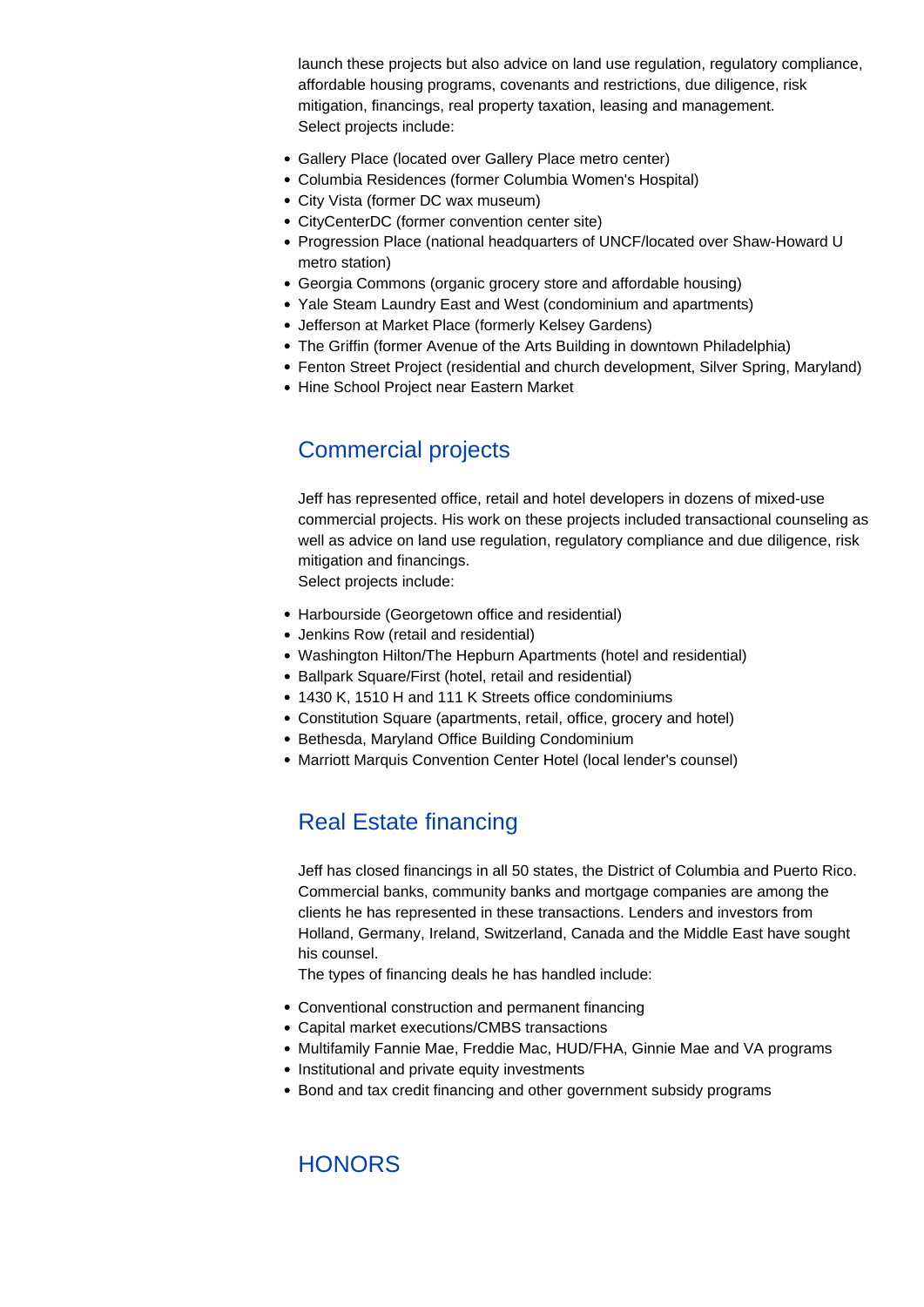Named one of "America's Leading Lawyers in Real Estate" by Chambers USA, 2010 to present

Multiple recognitions from the District of Columbia Council for leadership in community service, 1994, 1995

Mayoral Letter of Appreciation for community service, 1996

District of Columbia Department of Recreation and Parks Letter of Appreciation for community service, 1995

D.C. Building Industry Association President's Award for Dedicated Service, 1998

Inducted into the George Washington Chapter of Lambda Alpha International, 2010

#### MEMBERSHIPS AND AFFILIATIONS

District of Columbia Building Industry Association

- Board of Directors
- Former 10-year member, Executive Committee

Former 20-year Chair, District of Columbia Building Industry Association's Housing **Committee** 

Former 14-year member, Community Services Corporation of District of Columbia Building Industry Association

Member, American Bar Association's Forum on Affordable Housing and Community Development Law

Former Member and President, Sarah's Circle Board of Directors (Affordable Senior Housing Provider)

#### **EDUCATION**

J.D., George Washington University Law School, 1984

B.A., Clark University, 1981

#### BAR ADMISSION

**Connecticut** 

District of Columbia

Maryland